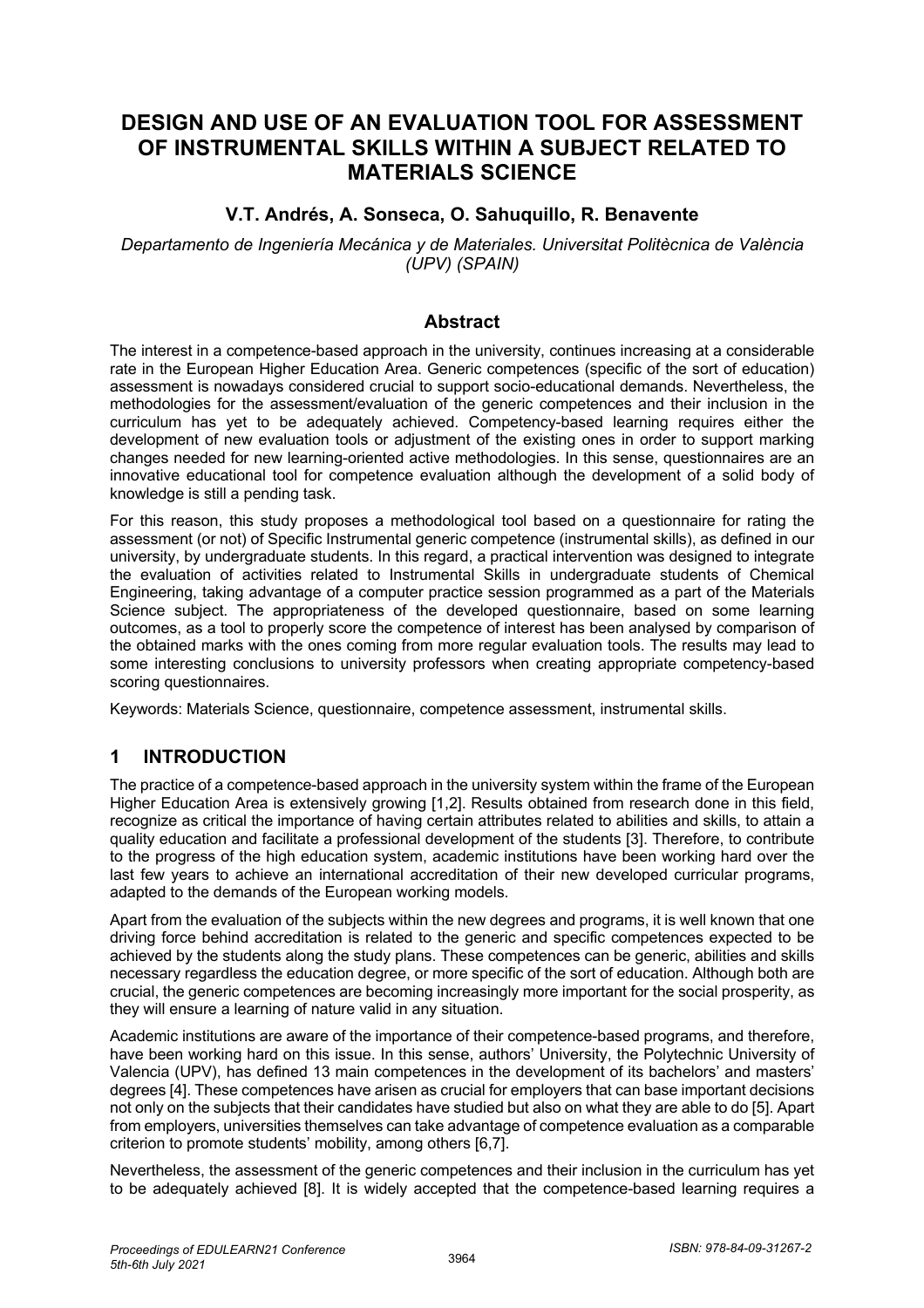change in the current pedagogical practices towards a learning-oriented active methodologies able to support a true students curriculum change.

However, this implementation requires new evaluation tools other than exams, to assess the generic competencies indicators. So that, UPV has made a call for innovative projects in this regard (PIME program). Within the frame of one of these projects, authors have proposed a methodological 'outcomes' approach for the assessment of the ability to use the techniques, skills and tools for engineering practice issues. This work presents the developed strategy and evaluation tool based on a questionnaire for the assessment of the competence "Specific Instrumental" within the Materials Science subject in the Chemical Engineering Degree. "Specific Instrumental" is the name of the evaluated competence at UPV and, best fits with "Technology Skills" or "Technical Skills" competences listed at Tuning [9,10] or ABET [11] projects. This competence refers to the use of tools and technologies needed for the professional practice associated with engineering. At the end, its assessment is related with the ability of the student to identify, integrate, and combine the most appropriate tools adequate for facing and solving specific problems or perform projects and experiments.

With this background, a learning experience together with a methodological tool based on a questionnaire, to obtain evidence regarding the acquisition of Specific Instrumental competence skills into Materials Science related subject are proposed in this work. The developed questionnaire addresses the resolution of general and specific problems intended for the evaluation of the degree of ability and comprehension achieved by the students about the specialized software used in a laboratory practice session. In order to check the adequacy or not of the developed questionnaire for the intended task (evaluation of the Specific Instrumental competence), results have been analyzed in the finding of existing correlations between the marks resulting from competence evaluation using the developed tool, and those achieved in the subject (labwork part) evaluated by means of exams and tests.

## **2 METHODOLOGY**

The proposed evaluation tool has been tested in a computer practice of Materials Science subject, corresponding to the third year of the Chemical Engineering Degree. The computer practice is focused on the selection of materials for specific applications using the GRANTA Edupack software. Along the practical session, the students work individually with the objective to solve different applied cases from which they had to reach a conclusion about the most suitable material to the intended application with the aid of the software.

In order to facilitate the evaluation process of generic competences, UPV has defined three different competence development levels: Level 1, covering first and second year bachelors' degree; Level 2, covering third and fourth year bachelors' degree; Level 3, covering last year of studies in masters' degree. Learning outcomes increase in complexity with the level [4]. Therefore, the selected subject belongs to the Level 2 whose main learning outcome is expressed as follows:

*Integrate correctly the advanced tools of the professional field.*

As presented in Table 1, this level establishes the following three different assessment indicators for the Specific Instrumental competence:

- 1. Identification of basic tools and their utility.
- 2. Handling the basic tools autonomously.
- 3. Selection and combination of the appropriate basic tools to carry out a project and/or solve a more complex problem.

Each one of these learning outcomes are divided into four levels of achievement: "D. Not reached", "C. Developing", "B. Good/Adequate" and "A. Excellent/exemplary". The respective numerical intervals assigned to each level are: 0-2.5, 2.6-5.0, 5.1-7.5, 7.6-10. Therefore, depending on the skills reflected in the total score obtained from the questionnaire, the student will reach a level of attainment in the assessed competence (Specific Instrumental).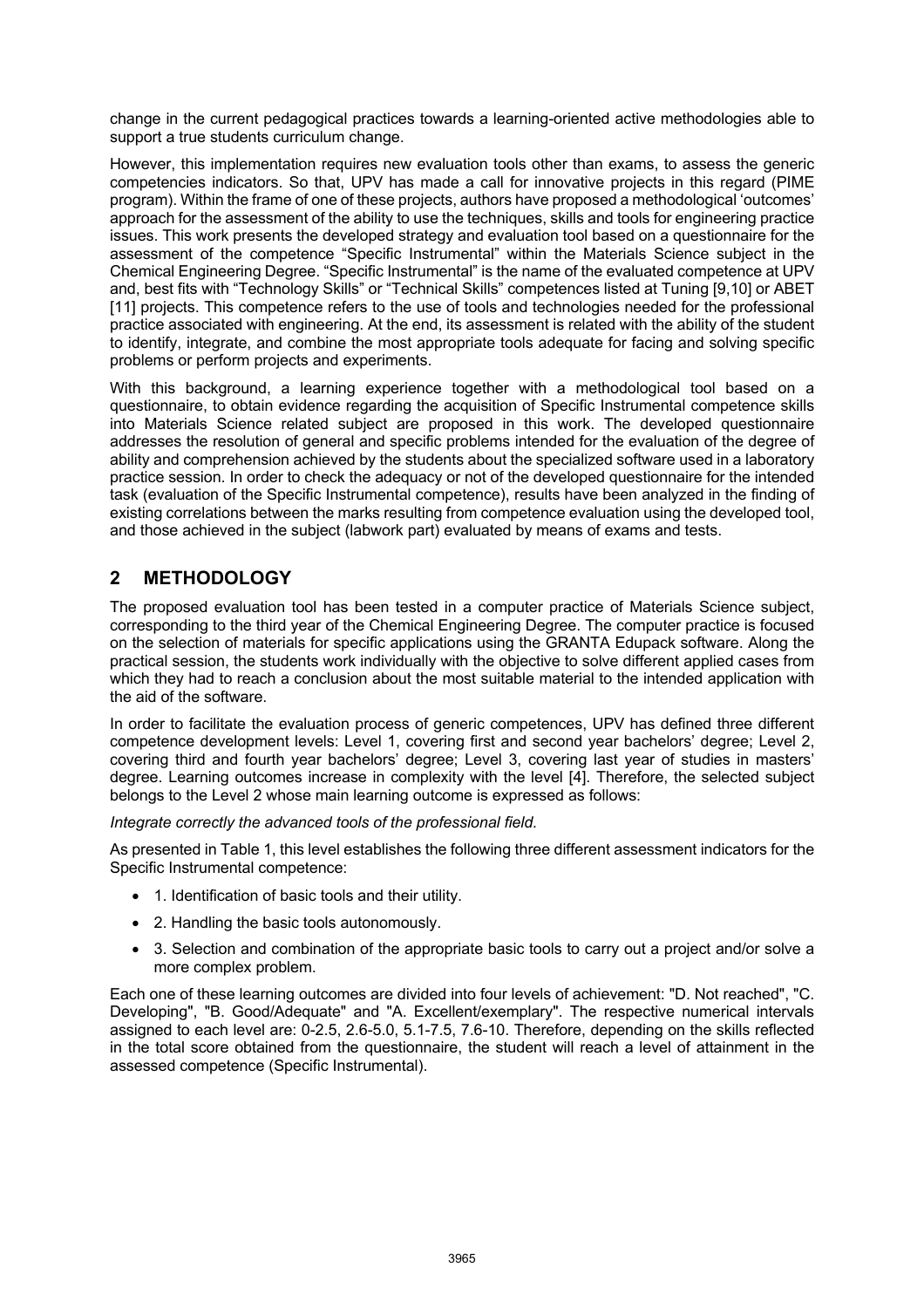| <b>LEARNING</b><br><b>OUTCOMES</b>                                                                                             | D. Not reached                                                                            | C. Developing                                                                                                                           | <b>B.</b> Good/adequate                                                                                     | A. Excellent/<br>exemplary                                                                                                                             |
|--------------------------------------------------------------------------------------------------------------------------------|-------------------------------------------------------------------------------------------|-----------------------------------------------------------------------------------------------------------------------------------------|-------------------------------------------------------------------------------------------------------------|--------------------------------------------------------------------------------------------------------------------------------------------------------|
| Identification of basic<br>tools and their utility                                                                             | The student does not<br>identify the basic<br>tools                                       | The student identifies<br>basic tools but does<br>not recognize his<br>utility                                                          | The student identifies<br>basic tools and their<br>main function                                            | The student identifies<br>additional functions of<br>basic tools                                                                                       |
| Handling the basic<br>tools autonomously.                                                                                      | The student is not<br>able to handle the<br>tools without detailed<br>instructions        | The student handles<br>the tools following<br>detailed instructions                                                                     | The student handles<br>tools autonomously                                                                   | The student handles<br>tools with ease.<br>exploiting all their<br>functionalities                                                                     |
| Selection and<br>combination of the<br>appropriate basic<br>tools to carry out a<br>project and/or solve a<br>complex problem. | The student does not<br>identify the right tools<br>for the development<br>of the project | The student identifies<br>the tools to be used<br>but does not combine<br>them adequately for<br>the full development<br>of the project | The student properly<br>combines the<br>different tools to<br>complete the<br>development of the<br>project | The student finds<br>new ways to combine<br>tools for complete the<br>project in the most<br>appropriate way<br>possible, valuing its<br>pros and cons |

*Table 1. Rubric to assess the learning outcomes.*

The questionnaire developed as assessment tool for the Specific Instrumental competence, employed in the computer session practice is shown in Table 2. It was distributed at the end of the lab session and marks were not weighted for the final grade, thus eliminating any pressure on the students. The questions were mainly oriented towards methodologies for the resolution of general or specific problems previously addressed and commented in class. This approach will make possible to evaluate at which level the students have internalized the software employed, its limitations and its adequacy to address different Materials Science related problems.

*Table 2. Developed questionnaire as assessment tool for Specific Instrumental Competence in Materials Science Computer labworks.* 

#### **I1. Identify the basic tools and their usefulness.**

I1.1 In which of the following cases of study do you see most convenient the use of GRANTA Edupack?

a) Pre-selection of the most suitable materials that meet certain strength, processing, design (weight, dimensions, finish and shape) and economic requirements.

b) Pre-selection of the most suitable materials that meet certain strength and processing requirements.

I1.2 For which case is GRANTA Edupack a flexible and suitable tool?

a) Consulting behavior of materials against chemical media.

b) Design of manufacturing processes.

#### **I2. Handle basic tools autonomously.**

I2.1 You are required to design a pool diving board capable of withstanding a force F without exceeding a maximum reversible deformation D, with the smallest possible weight. The Ashby diagram you would use to begin the selection and which would contain the index to maximize would be:

a) E (Young's Modulus)

b) E/ρ (Young's modulus /density)

c) σ/ρ (Stress/density)

d) α/ E (Coefficient of expansion/Young's modulus)

I2.2 You have a list of 40 materials that meet the mechanical constraints. In general, what last criterion would you set to narrow down the number of candidates using the GRANTA Edupack?

a) I would take price into account. I would select only the cheapest one.

b) I would take price into account. I would shortlist the 5 cheapest.

c) I would consider the stock availability of the material from the manufacturers in Europe. I would select the one that is available for shipment first.

d) I would consider the weight. I would select only the one with the lowest density.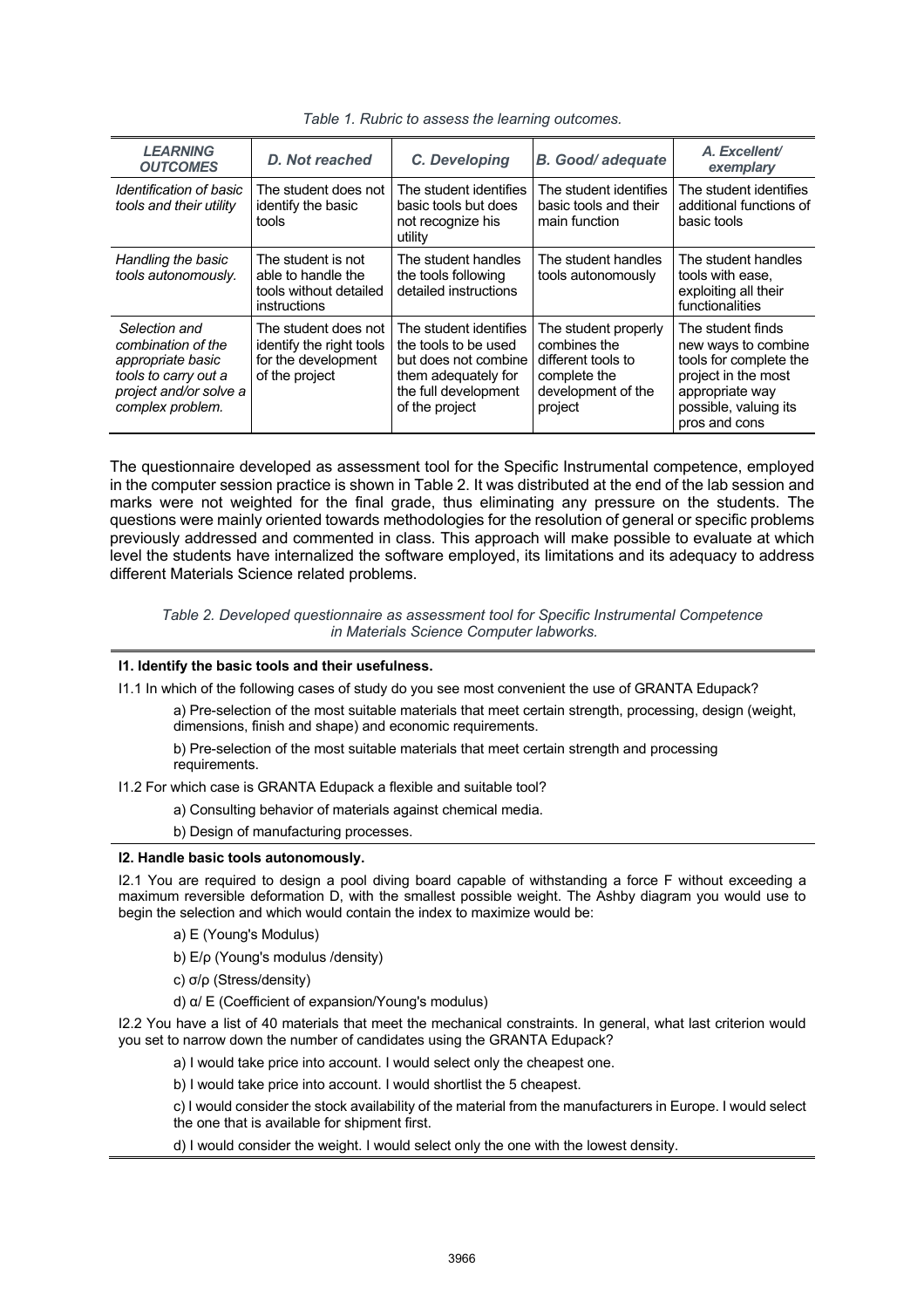**I3. Select and combine the appropriate basic tools to carry out a professional project and/or solve a complex problem.**

I3.1 In which case would you be interested in acquiring a GRANTA Edupack license for your company's department?

a) In case the department is dedicated to manufacturing and structural calculation.

b) In case the department is dedicated to design and fabrication.

c) In case the department was dedicated to manufacturing.

I3.2 To which selection method would you relate the GRANTA Edupack tool?

a) In the use of databases (ASTME, SAE, AISI...).

b) Method using Ashby maps.

c) Conventional method based on the Know-How of the company or department.

I3.3 In which stage of the design process do you think the use of GRANTA Edupack is more appropriate?

a) In the conceptual stage to make a pre-selection as an approximation to the final solution.

b) Once the material has already been selected, for its verification.

The set of questions focused on the skills over the software used at three different levels to assess the knowledge acquired by the students. The subdivision in three different levels, will permit to individually evaluate the following three competence indicators: 1) identification of basic tools and their utility, 2) handling of the basic tools autonomously, 3) ability to selection and combination of the appropriate basic tools to carry out a project and/or solve a complex problem. These three indicators correlate directly with the learning outcomes assessment specified in the rubric from Table 1 for the evaluated competence. Therefore, a level of achievement (A, B, C or D) for each learning outcome and for each student can be extracted from the evaluation tool. Additionally, a global competence mark can be calculated as the three indicators average. Similarly, and for validation and comparison purposes, every numerical mark (labwork and global grades) obtained by conventional evaluation tools (tests and exams), can be correlated with a level of achievement (A, B, C or D) by means of the numerical intervals assigned to each level as previously described.

### **3 RESULTS**

Most of the labwork sessions of the Materials Science subject, deal with handling some tools/equipment or technologies as well as with using computer resources, thus, they are directly related with the Specific Instrumental competence. In this sense, one can surmise that some correlation might exist between the students labwork grades and the results obtained for the competence evaluation. Therefore, to preliminary check the developed questionnaires' adequacy, the students' level of achievement assessed was compared with the labwork grades results. As global subject grades also take into account the evaluation of the labwork performance, the results were also compared with the students' level of achievement measured with the questionnaires'.

The level of achievement rated per competence indicator and students' percent obtained from the questionnaire is shown in Figure 1. As can be seen, the level of achievement of indicator 2 is the highest with 82% of the students rated as A. 51% of the students achieved an A in the indicator 1 while none of them was able to obtain the highest rate regarding the indicator 3. Both, I1 and I2 are related with the ability of handling tools independently, while I3 is related with a much more complicated task, as students are required to combine different technical skills to solve general engineering problems. Therefore, majority of the students are rated as B (39%) and C (43%) instead of A in indicator I3.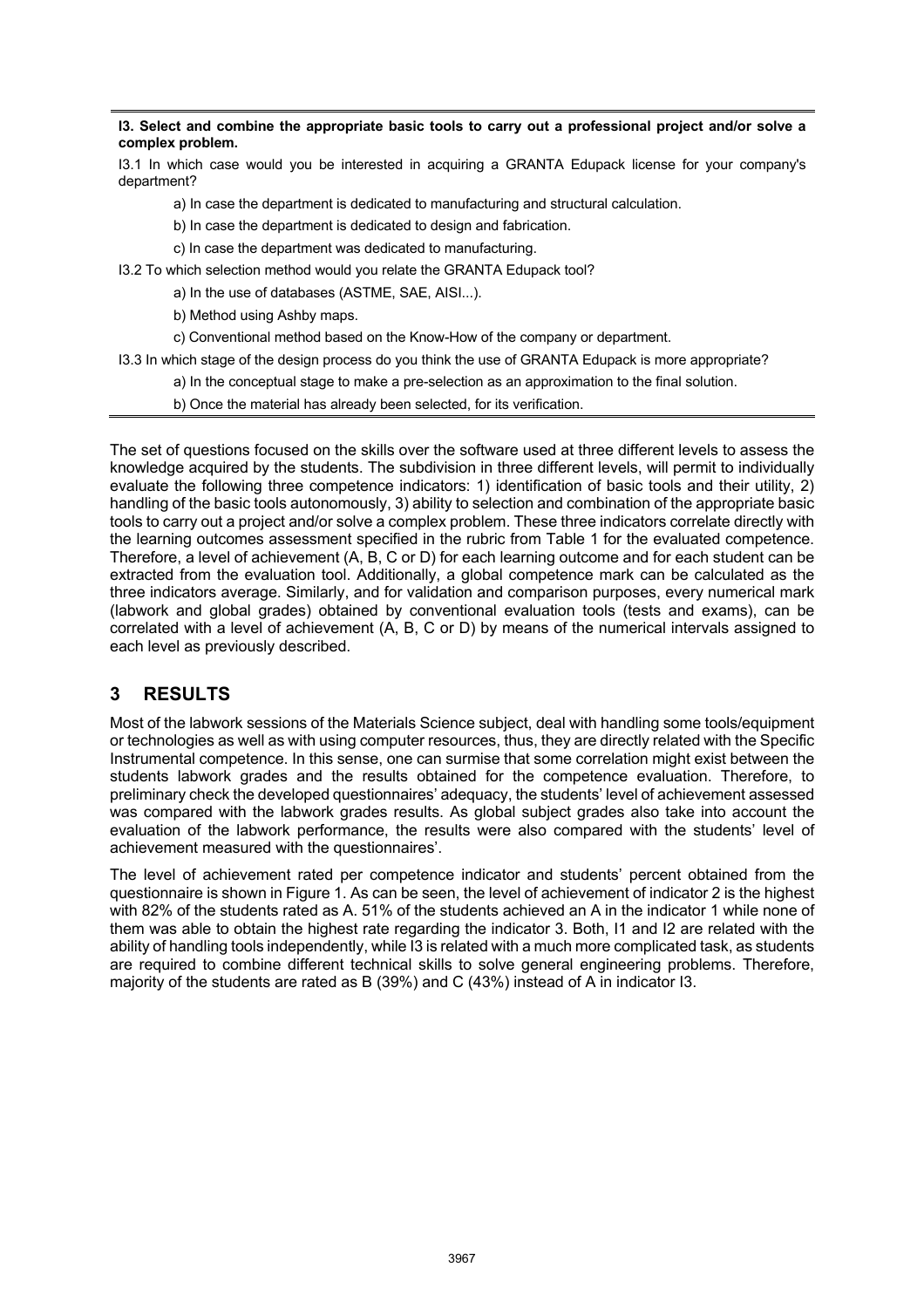

*Figure 1. Students percent level of achievement per competence indicator obtained from the questionnaire.* 

The rate mark per indicator is weighted in order to obtain a general competence value for its evaluation. Figure 2 shows the relation between the Specific Instrumental competence achievement and the labwork sessions rate. The high similarity in the obtained values in each rate for either competence and labwork results, is indicative of an existing relation between competence achievement and labwork performance. Regarding the competence achievement, 41% of the students rate as A, 54% as B, 4% as C and only 1% as D. The C rate students' percentage slightly increases (from 4% to 9%) while a minor decrease in A and B rates occurs when the competence level of achievement is compared with the labwork results. Therefore, we can consider that to a greater extent, the labwork performance is a direct indication of the skills under evaluation, and corroborates the adequate of the evaluation tool developed for the task.



*Figure 2. Comparison of the students percentage level of achievement of the competence and labwork rates.*

Further, to examinate the application range of the developed evaluation tool, a possible existing correlation between competence, labwork and theory assessment rate was examined. Figure 3 shows the percentage of students per rate regarding the global competence, labwork and subject. Comparing the assessment of the labwork and theory, can be seen that in both cases, most of the students fall in the B rate what is also in agreement with the observations made for the competence evaluation. However, such a clear correlation as between the competence achievement and labwork performance cannot be observed. This sounds logical considering that although there is an evident application of theory basis into the development of the practical sessions, theory exam requires of much more complicated concepts that differ from the ones strengthened in practical lessons. Therefore, as expected, instrumental skills cannot directly be evaluated from the theory mark although some labwork knowledge is required in order to pass that part of the subject.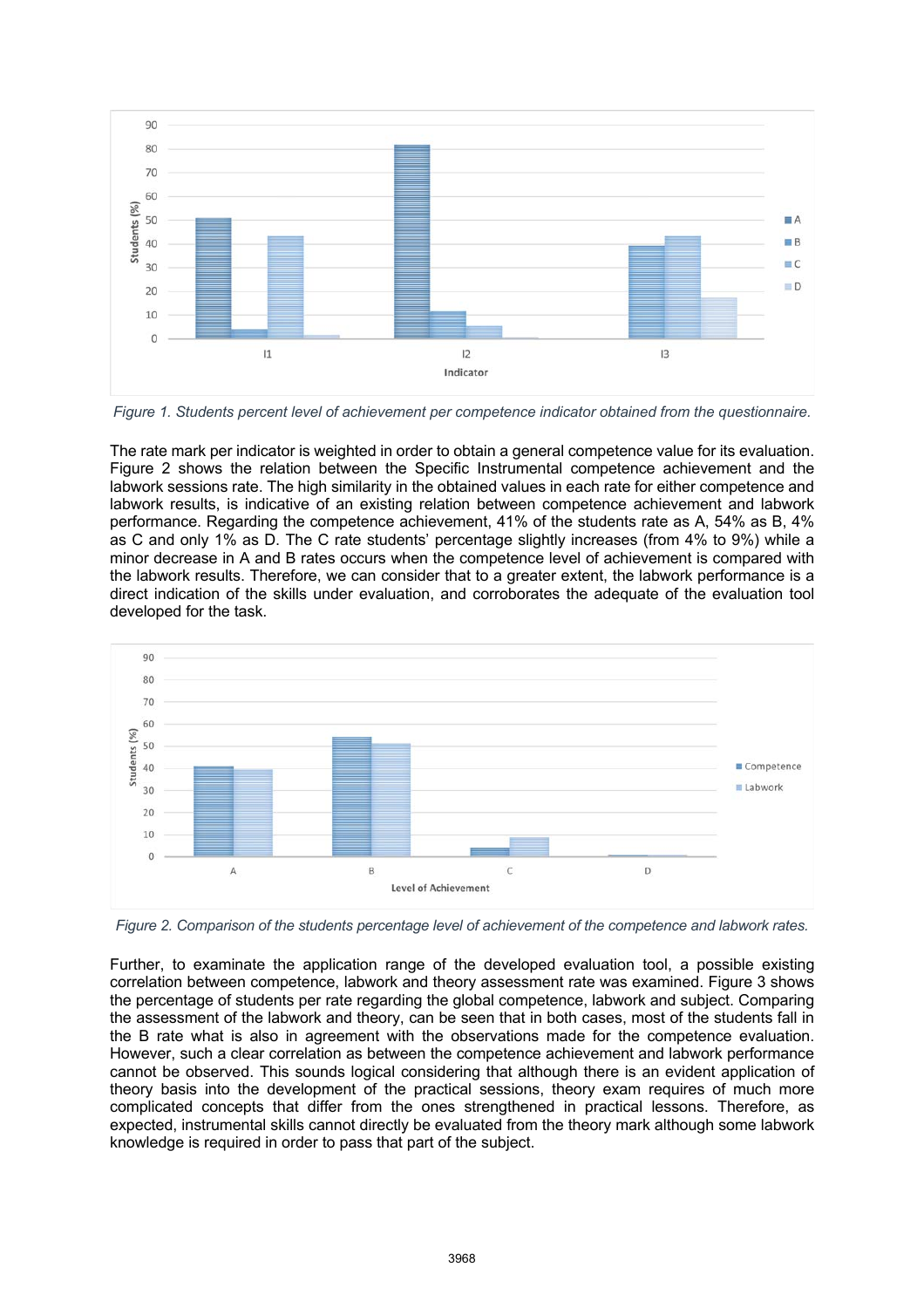

*Figure 3. Comparison of the Students percent level of achievement of the competence with lab-work and subject mark rates.*

# **4 CONCLUSIONS**

A new proposal of a questionnaire adequate to rating the level of acquisition of the Specific Instrumental generic competence, has been designed to be applied within Material Science subject for Chemical Engineering degree, with the idea of stablishing a correlation between the qualitative scoring for the competence and the grades in the labwork.

The comparison between the level of achievement obtained with the designed questionnaire and the marks in laboratory showed a good correlation for these preliminaries results. Therefore, the different rates defined for each level of assessment could be considered as appropriate to grade it. According to this, the data analysis reports that the students obtained the highest level of achievement (A) for the ability of handling tools independently (indicator 2), while none of them reached such a level for indicator 3. This latest indicator is related with the resolution of more complicated task or problems, being therefore, the results coherent with the level of knowledge of undergraduated students. Consequently the proposed tool is shown suitable to grade this generic competence.

Finally, the tool designed has allowed us to obtain encouraging results to continue working along these lines, extending the study to other grades and courses in order to carry out a more complete study.

# **ACKNOWLEDGEMENTS**

Authors gratefully acknowledge the financial support of the Vicerrectorado de Estudios, Calidad y Acreditación and the Vicerrectorado de Recursos Digitales y Documentación of the Universitat Politècnica de València (Project PIME B/19-20/165 and Project PIME C/20-21/201) and the Instituto de Ciencias de la Educación of the Universitat Politècnica de València (EICE INTEGRAL).

### **REFERENCES**

- [1] A. Sursock and H. Smidt, *Trends 2010: A decade of change in European higher education*. Brussels: European University Association, 2010.
- [2] P. Murias, J.C. de Miguel and D. Rodríguez, "A composite indicator for university quality assesment: The case of Spanish higher education system", *Social Indicators research,* vol. 89, pp. 129-146, 2007.
- [3] M. Rieckmann, "Future-oriented higher education: Which key competencies should be fostered through university teaching and learning?", *Futures*, vol. 44, pp. 127-135, 2012.
- [4] UPV, Competencias Transversales, Accessed 01 April, 2021. Retrieved from http://www.upv.es/contenidos/COMPTRAN.
- [5] J. Agten, *Bologna as a frame for Competence Based Learning and Supervision?*, Katholieke Hogeschool Kempen, 2007. Retrieved from http://www.eassw.org.